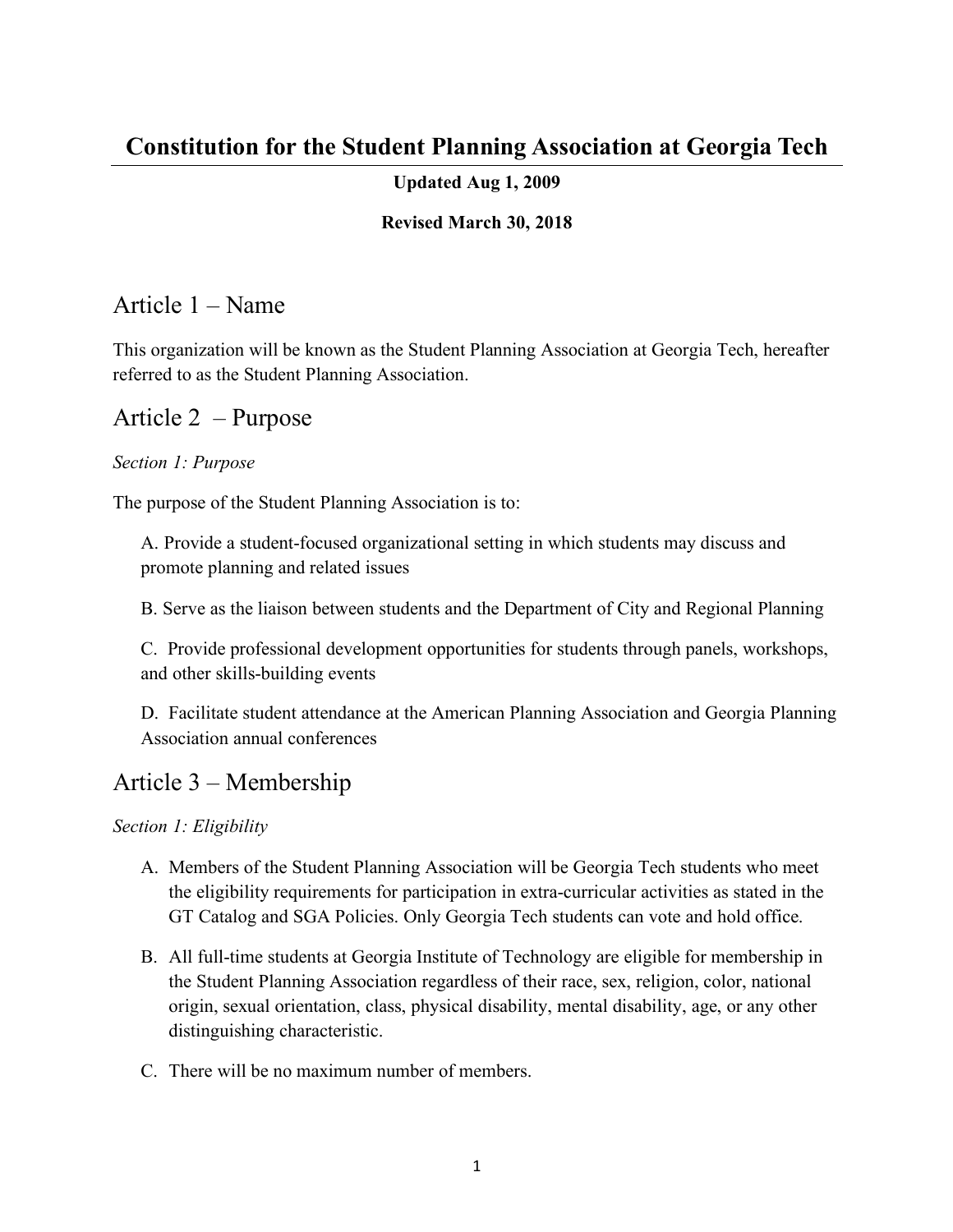D. Membership will take effect when an interested party pays all dues set for the semester.

#### *Section 2: Expiration of Membership*

- A. Suspension of membership privileges will be enacted for any member unless dues are paid.
- B. All membership privileges will be reinstated as soon as membership dues are paid.
- C. Termination of membership privileges will occur upon an individual's graduation or withdrawal from the university.

#### *Section 3: Policy Responsibility*

A. All members of the Student Planning Association are responsible for the knowledge and understanding of the chapter constitution, amendments, and chapter policies. Chapter policies may be found in the booklet of policies, which is a separate document from this constitution. Both documents will be located in the City Planning section of the Architecture library.

## Article 4 – Officers

*Section 1:* According to the GT Catalog, students can only run for, and hold office if they are in good standing with the Institute (academically and non-academically).

*Section 2:* An Executive Board comprised of Officers will govern the activities of the organization, and the specific duties of the Officers will be as follows:

- A. President: The President shall [1] be the executive officer of the Executive Board and will have general supervision of the affairs of the Student Planning Association and will preside at meetings. The President will represent the organization at conferences, conventions and faculty or alumni meetings; [2] shall develop and maintain a working knowledge of chapter bylaws and operating procedures; [3] and shall chair the Professional Development Committee, as described in Article 7, Section 11.
- B. Vice-President: The Vice-President shall [1] be the junior executive officer and will act on the behalf of the President in the event of his/her absence; [2] shall carry out other duties as assigned by the President; [3] and shall coordinate and help to organize the chapter committee structure while action as the liaison between them and the rest of the chapter; [4] and shall chair the Governance Committee, as described in Article 7, Section 12.
- C. Secretary: The Secretary shall [1] record the proceedings of each meeting, distribute the minutes to the members, and maintain the membership roster; [2] shall keep accurate records, reports, and minutes of chapter meetings and other such meetings; [3] shall be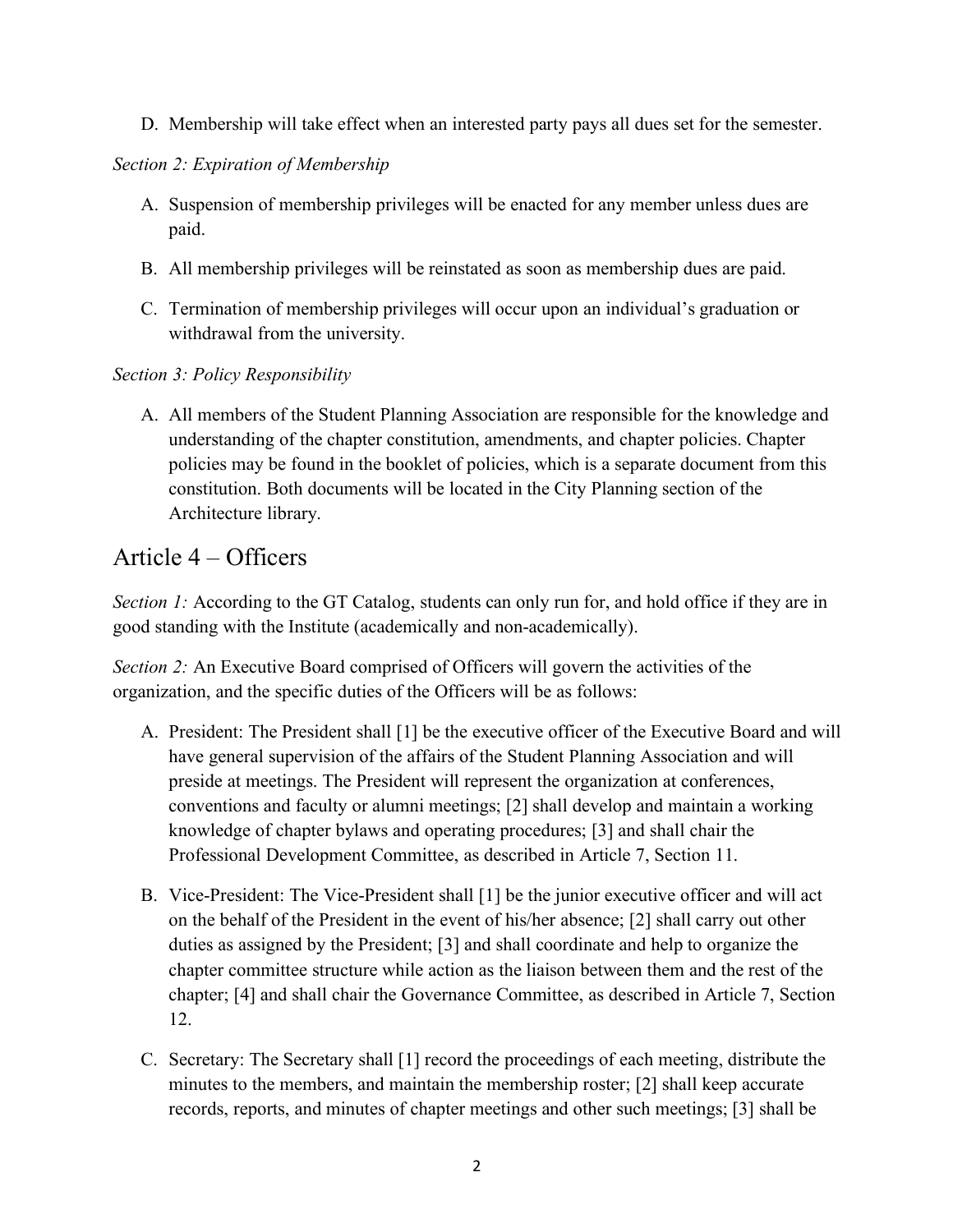responsible for the accuracy and maintenance of the chapter files and records; [4] and shall chair the Publicity Committee, as described in Article 7, Section 6, and post notices about chapter meetings and events and communicating chapter information to written media, electronic media, and other academic departments.

- D. Treasurer: The Treasurer shall [1] maintain records of all revenue and expenditures and ensure that generally accepted accounting practices and monetary controls are in place; [2] shall collect and preserve all monies due to the chapter and disperse money as needed for the payment or reimbursement of costs to the chapter; [3] shall prepare a chapter budget before the start of the academic year that is voted on by the executive committee; [4] shall insure that all dues and monies owed to the chapter are done so in a timely manner; [5] and shall chair the Fundraising Committee, as described in Article 7, Section 5.
- E. Social Chair: The Social Chair shall [1] present a timetable of social events at the beginning of term; [2] shall organize volunteers and manage the social events for the term including the Silent Auction; [3] shall endeavor to ensure healthy interaction within and outside the City and Regional Planning program; [4] and shall chair the Social Committee, as described in Article 7, Section 8.
- F. Social Justice Chair: The Social Justice Chair shall [1] organize chapter community service events; [2] shall choose with the executive board's permission a metro Atlanta neighborhood to perform at least two community service events a year; [3] Shall chair the Social Justice Committee, as described in Article 7, Section 9.
- G. Alumni Chair Georgia Planning Association /American Planning Association (hereafter " Alumni Chair GPA/APA") Representative: The Alumni Chair GPA/APA Representative shall [1] represent the chapter at all GPA/APA meetings; [2] shall report to the chapter important and pertinent information concerning planning and related issues; [3] shall serve as the primary lobbyist for the chapter and student interests on the state and national level; [4] shall act as a liaison between students and alumni; [5] and shall chair the Alumni GPA/APA Committee as described in Article 7, Section 7.
- H. Webmaster: The Webmaster shall [1] be responsible for the maintenance of the Student Planning Association website; [2] shall be responsible for publication of the organizational newsletter; [3] and shall chair the Public Relations Committee, as described in Article 7, Section 10.
- I. First-Year Representative: The main responsibility of the First-Year Representative is to act as a liaison between First-Year students and the Student Planning Association.
- J. PhD Representative: The main responsibility of the PhD Representative is to act as a liaison between PhD students and the Student Planning Association.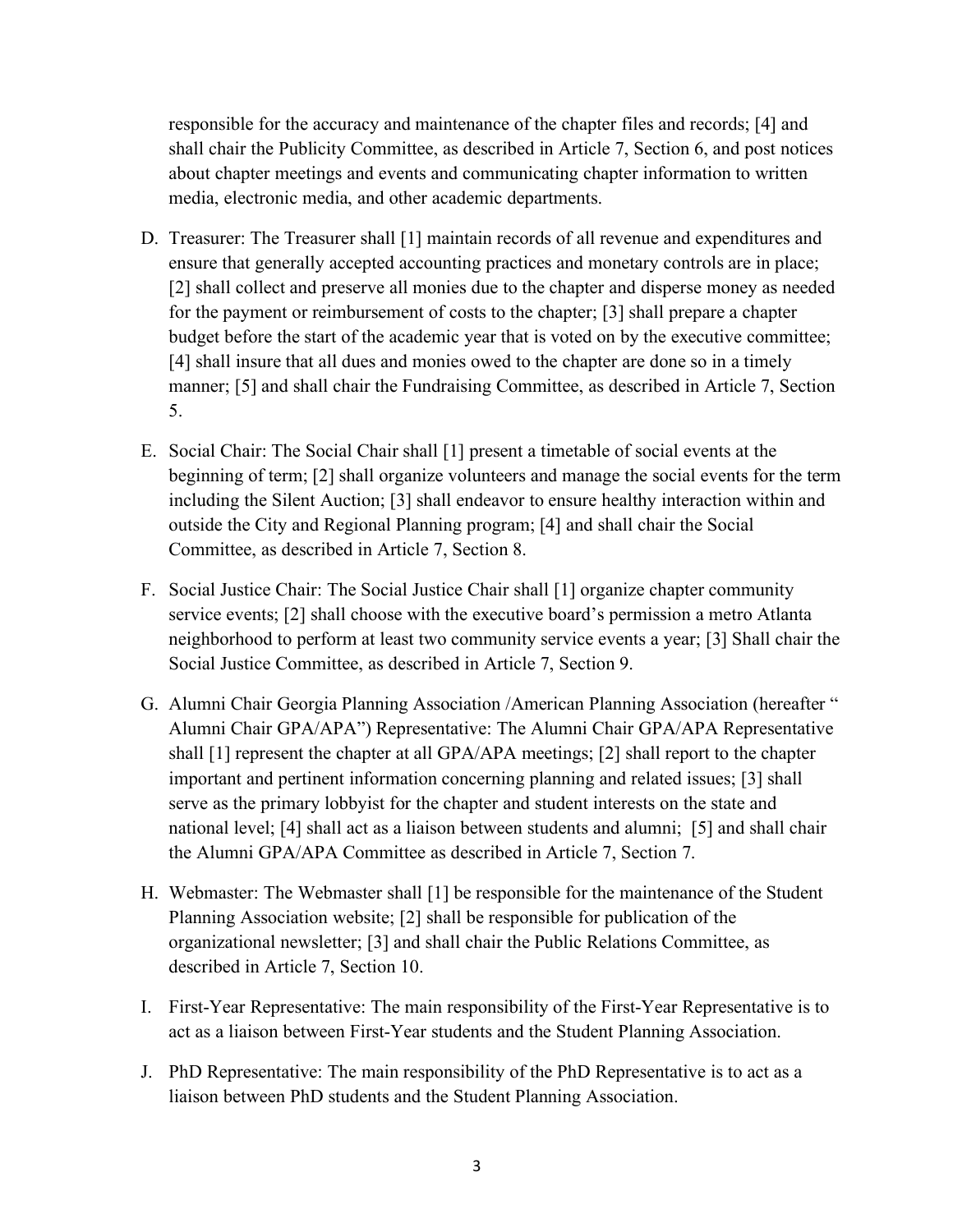#### *Section 3: Eligibility for Office*

- A. The above list of elected officers can be added to by a two-thirds vote of the active chapter
- B. Eligibility for holding an elected office in the chapter shall require full time Masters or PhD student status with the City and Regional Planning Program and active membership of the Student Planning Association.
- C. PhD students taking full time course load are considered eligible for office provided they continue to maintain their full- time status for the course of their term.
- D. Eligibility for holding an elected office in the chapter shall require the complete payment of required dues.

# Article 5 – Officer Elections

*Section 1: Election of Officers*

- A. Elections for the following positions shall take place in the Spring semester roughly one month before finals: [1] President; [2] Vice-President; [3] Secretary; [4] Treasurer; [5] Social Chair; [6] Social Justice Chair; [7] Alumni Chair Georgia Planning Association/American Planning Association Student Representative; [8] and Webmaster. The actual date, to be determined by executive council vote, should convene on a regularly scheduled meeting day.
- B. In the first two weeks of September (fall semester) of each academic year, elections for the following positions shall take place: [1] first-year representative and [2] PhD representative.
- C. The candidate for each office receiving a majority vote of members at the elections meeting will be considered the victor. If no candidate receives a majority vote, then there will be a run-off between the two candidates with the most votes. The candidate who receives the most votes will be the victor. If there is a tie, the highest ranking outgoing officer not involved in the run-off will make the final decision. No member can be elected to more than one position on the Executive Board at one time.
- D. Election of officers shall take place by written or electronic ballot only.
- E. Prior to voting for each office, the candidates shall give a written statement including: [1] an introduction of themselves; [2] reasons why they are suitable for the position; [3] and their goals for the upcoming year. Each of these areas shall be 1 paragraph and all statements are limited to 3 paragraphs.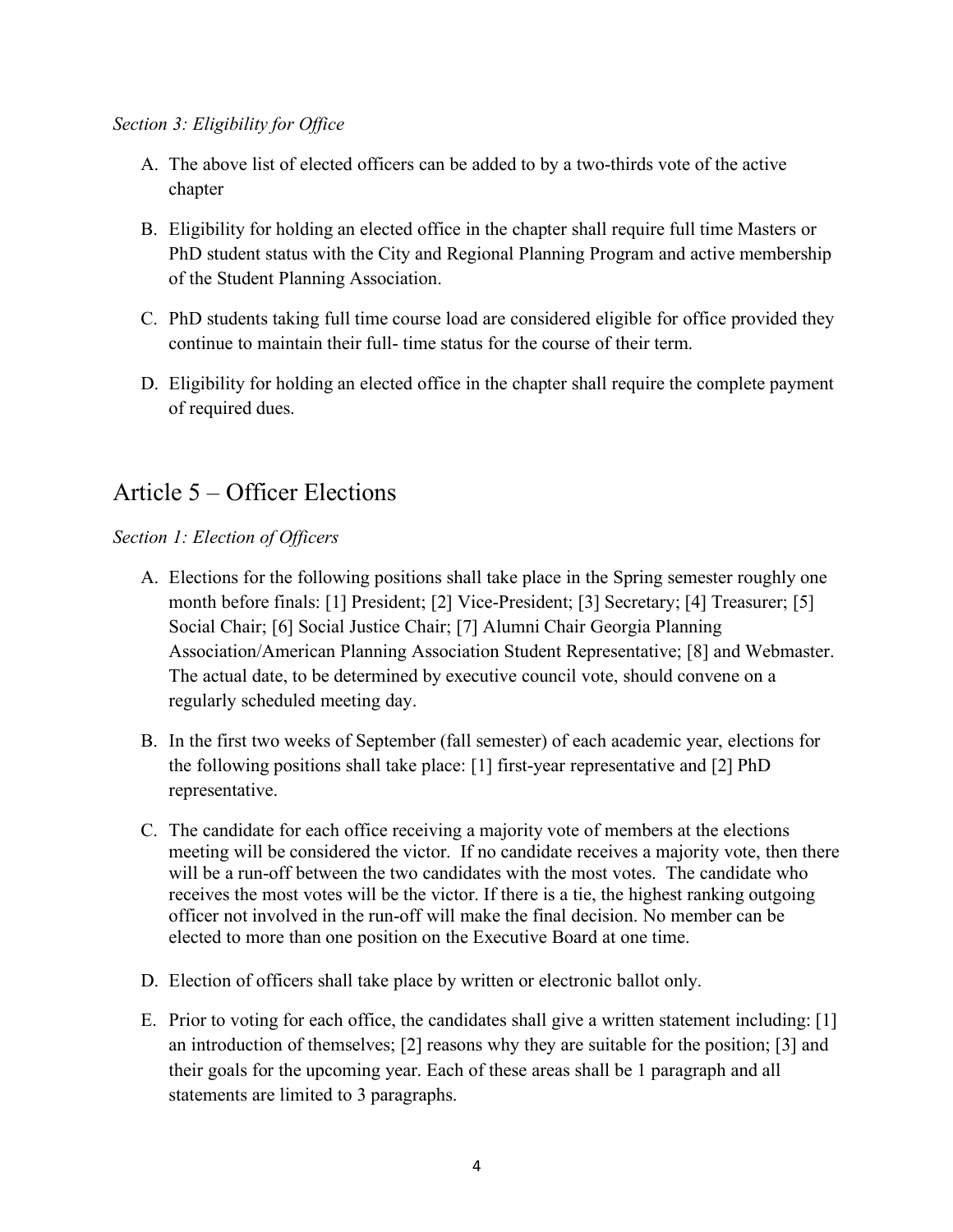- F. The out-going President will tally ballots with confirmation by the Vice-President.
- G. Election results will be posted no later than two days after the election with no prior notification to candidates.
- H. If a position remains unfilled after the elections process the President will appoint a member to the position or re-assign duties to another officer.

#### *Section 2: Term of Office*

- A. The term of office for elected chapter officers shall be for one (1) year from April to April of the next year. The term is effective two weeks following election results.
- B. Following each election, existing officers will inform and train incoming officers for a period of two weeks in April.
- C. Offices vacated for any reason, prior to the end of the one (1) year term shall be filled immediately according to Article 5, Section 1 of this constitution. The newly elected officer shall serve out the remainder of the one (1) year term.

# Article 6 – Officer Removal

- A. If an officer fails to maintain Institute requirements as stated in the GT Catalog and Article 4 Section 1, they shall resign immediately.
- B. Any elected or appointed officer may be impeached for not fulfilling his/her duties as an officer, according to Article 4, Sections 1, 2 and 3 of this constitution.
- C. Any officer can be impeached by two-thirds vote of the active chapter only after formal charges have been presented against the officer, and the officer has been given a chance to respond to those charges.
- D. The charges of impeachment will be presented one chapter-meeting prior to the actual vote for impeachment.
- E. If the President is removed or resigns, the Vice-President will take his/her place in the interim until the next election cycle. All other officers will be nominated by the membership and voted on in accordance with Article 5 at the next meeting. In this case, the victor will take office immediately following election and will fulfill the term of the officer that he or she is replacing.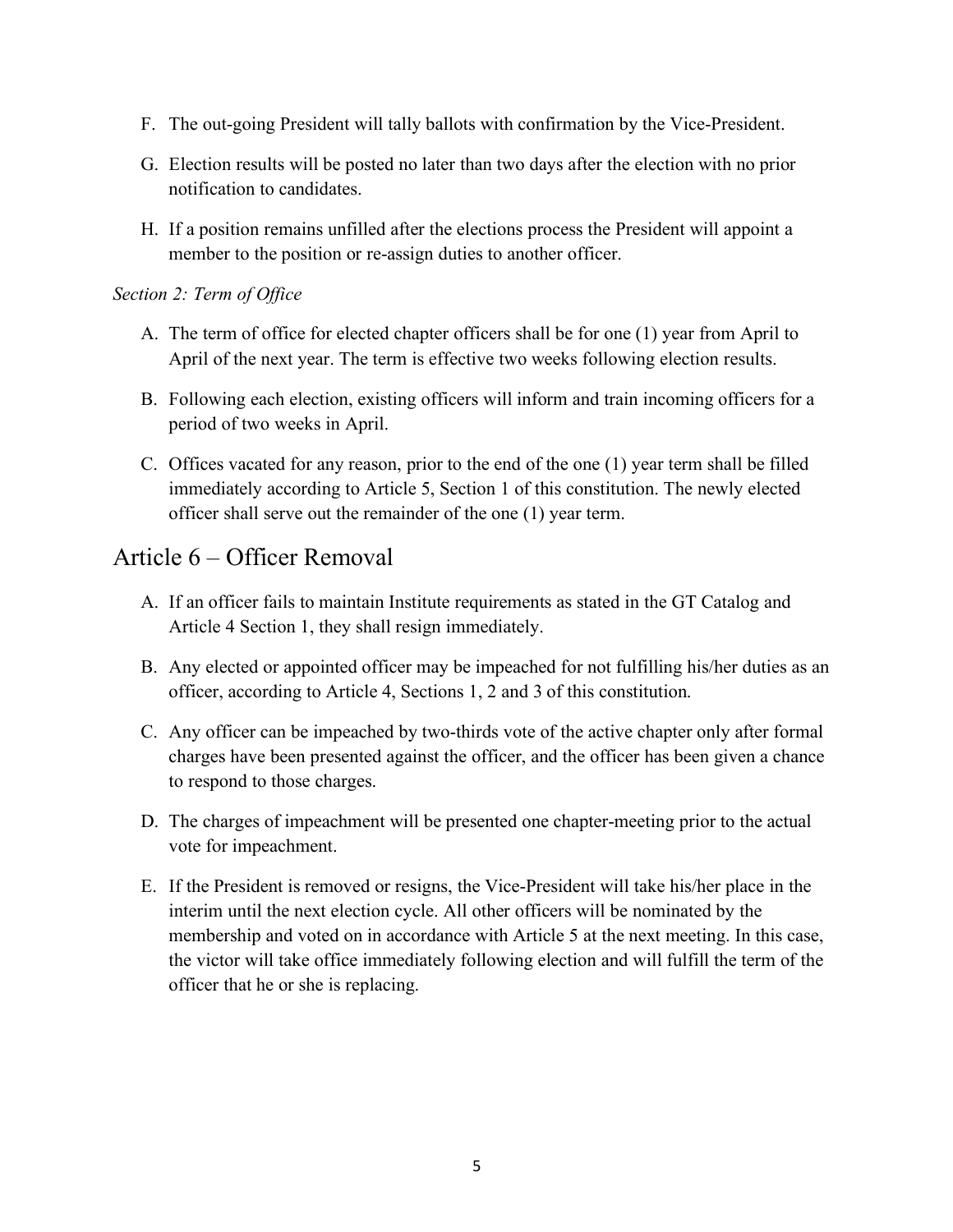# Article 7 – Committees

#### *Section 1: Chapter Committees*

- A. The chapter committees of the Student Planning Association are necessary for the general organization and operation of the chapter.
- B. The standing chapter committees of the Student Planning Association shall be: [1] Executive Committee; [2] Fundraising Committee; [3] Publicity Committee [4] Social Committee; [4] Social Justice Committee; [5] Public Relations Committee; [6] Alumni GPA/APA Committee; [7] Governance Committee; and [8] Professional Development Committee
- C. The chapter President can also create up to 10 ad-hoc committees that will meet for one year from April to April. The next President can disband several of these committees and choose his/her own committees. The maximum number of ad-hoc committees is limited to 10 at any time.

### *Section 2: Eligibility for Committees*

- A. Eligibility for being a committee member shall require the complete fulfillment of all financial obligations to the chapter.
- B. Eligibility for holding a committee chair position shall require active knowledge of the bylaws and complete fulfillment of all financial obligations to the chapter.

#### *Section 3: Term of Chair*

- A. The term of each chair shall be until Spring elections. The term is effective immediately following the appointment.
- B. Following the appointment, existing chairs, if available, will inform and train incoming chairs.
- C. Offices vacated for any reason, prior to the end of the one (1) year term shall be filled immediately according to Article 4, Section 4 of this constitution. The newly elected chair shall serve out the remainder of the one (1) year term.

#### *Section 4: The Executive Committee*

A. The Executive Committee of the Student Planning Association shall be composed of ten (10) members that will include the President, Vice-President, Secretary, Treasurer, Webmaster, Alumni Georgia Planning Association/ American Planning Association representative, Social Chair, Social Justice Chair, 1<sup>st</sup> year representative, and PHD representative.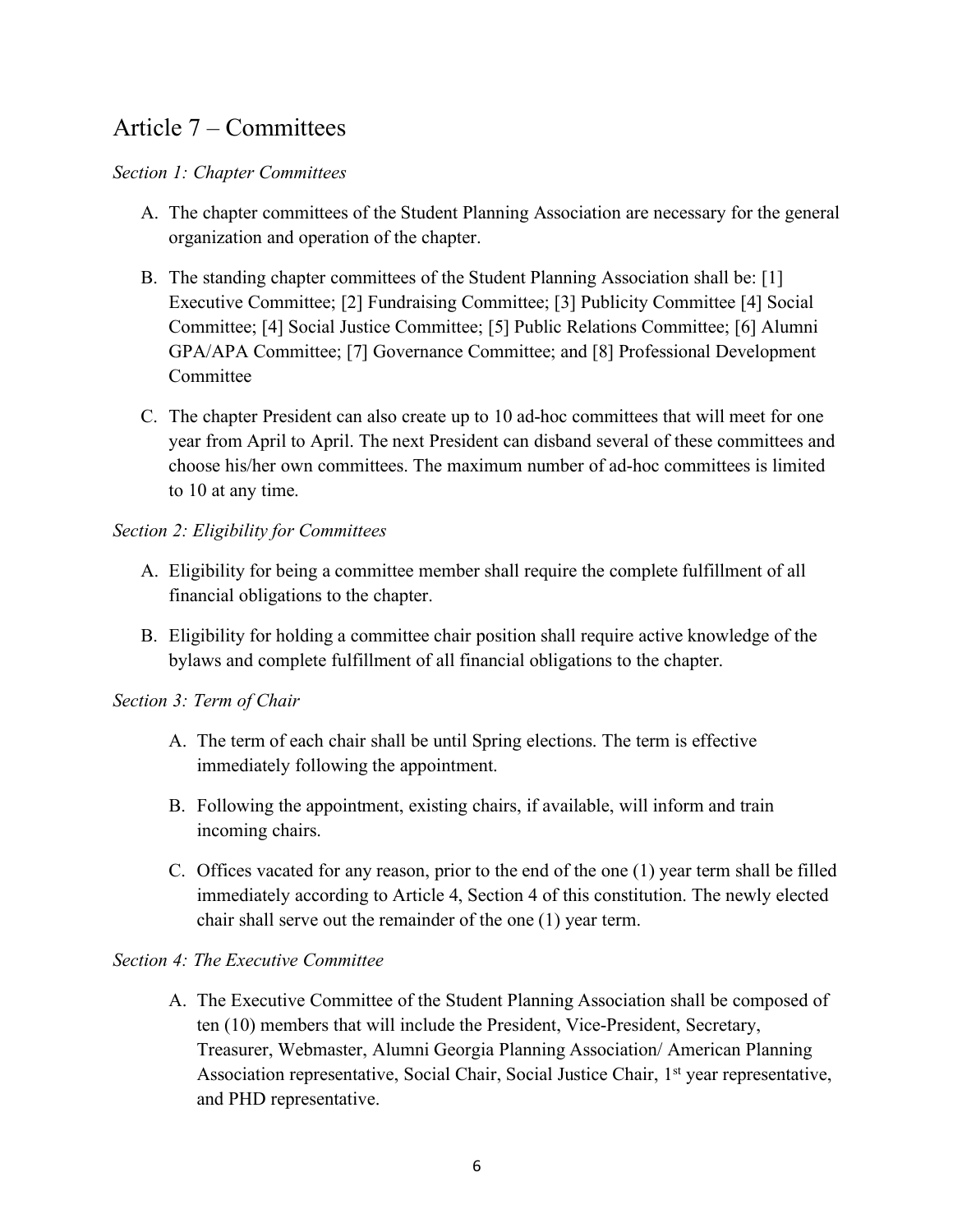- B. The chapter president shall serve as chairperson of the Executive Committee and oversee the operation of all Executive Committee meetings.
- C. All decisions by the Executive Committee must be passed by a majority vote of the members. The president will only vote in the event of a tie.
- D. The Executive Committee is responsible for the organization and effective functioning of the chapter. It is the vehicle through which all chapter efforts, projects, decisions, meetings, and recommendations are discussed and carried forward for the general welfare of the chapter and its members. In regard to this, the Executive Committee shall have the authority to: [1] Develop and review chapter policies and bylaws, with ultimate approval and implementation subject to a two thirds vote of the active chapter; [2] Act on behalf of the chapter regarding questions and policies concerning the chapter when a chapter vote is not attainable; and [3] Act as the official governing body of the chapter whereas all bills, motions, and recommendations are subject to approval by the Executive Committee before being presented to the entire chapter for a vote.
- E. The Executive Committee can override a vote of any other committee by a majority vote.
- F. Any decision by the Executive Committee may be appealed only during a chapter meeting. The decision may be overruled by a two-thirds vote of the active chapter, a quorum must be present.

#### *Section 5: Fundraising Committee*

- A. The Fundraising Committee of the Student Planning Association shall include chapter Treasurer as a chair, and any volunteer members.
- B. The primary purpose of the Fundraising Committee shall be to develop and implement viable projects and activities that will eventually help to raise money for the betterment of the chapter.
- C. The Chairperson will oversee the operation of the Fundraising Committee and be held responsible for all actions and recommendations made by the committee
- D. All decisions made by the Fundraising Committee must be passed by a majority vote of the members.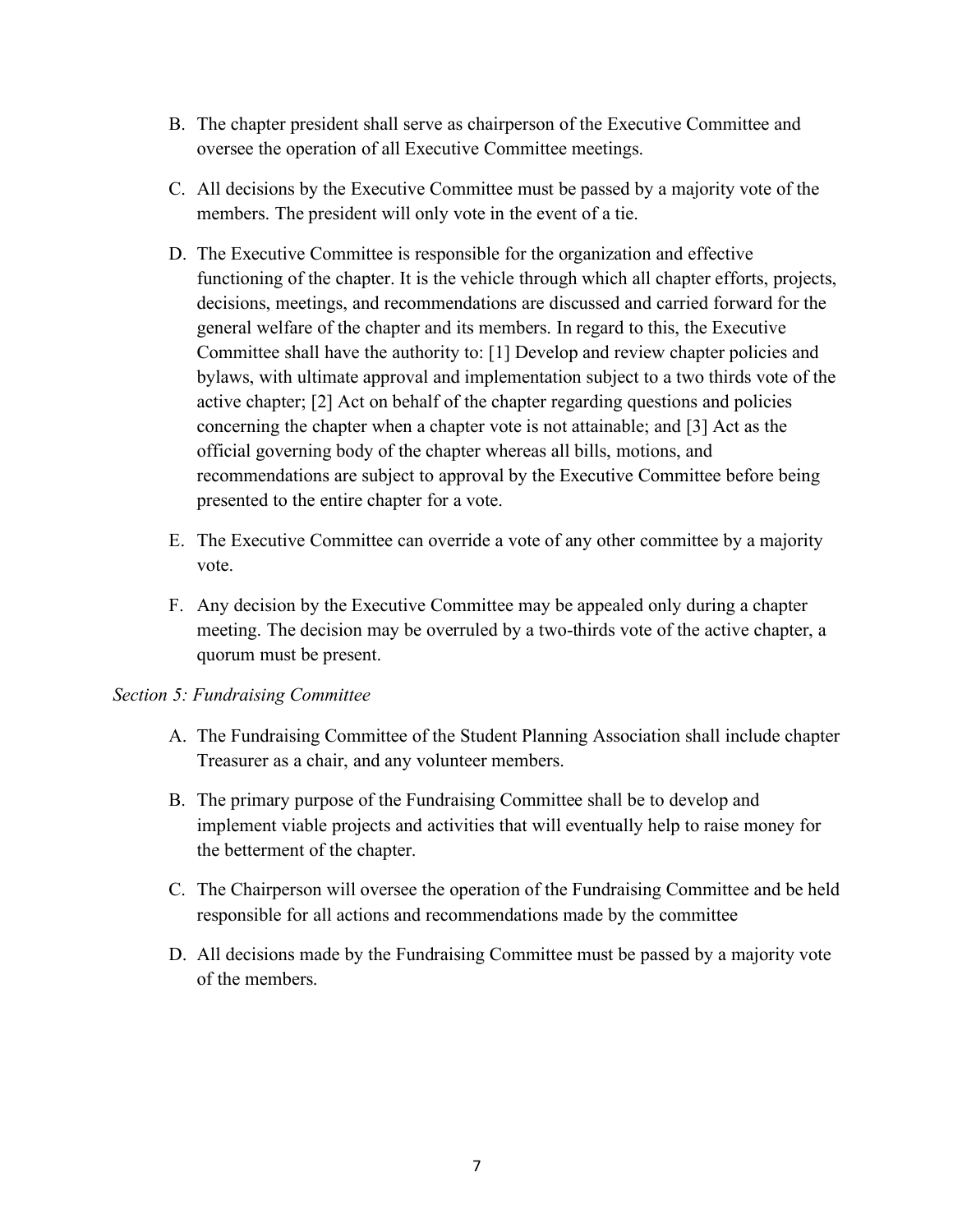#### *Section 6: Publicity Committee*

- A. The Publicity Committee of the Student Planning Association shall include chapter Secretary as chair, and any volunteer members
- B. The primary purpose of the Publicity Committee shall be to produce announcements, papers, and electronic materials, including the weekly newsletter, detailing SPA business.
- C. The Chairperson will oversee the operation of the Publicity Committee and be held responsible for all actions and recommendations made by the committee.
- D. All decisions made by the Publicity Committee must be passed by a majority vote of the members.

#### *Section 7: Alumni Georgia Planning Association/ American Planning Association Committee*

- A. The Alumni GPA/APA Committee of the Student Planning Association shall include chapter Alumni GPA/APA Representative as chair, and any volunteer members
- B. The primary purpose of the Alumni GPA/APA Committee shall be to act as a liaison between students and alumni and aid in conference participation, including travel, student presentations, and professional communication.
- C. The chairperson will oversee the operation of the Alumni GPA/APA Committee and be held responsible for all actions and recommendations made by the committee.
- D. All decisions made by the Alumni GPA/APA Committee must be passed by a majority vote of the members

#### *Section 8: Social Committee*

- A. The Social Committee of the Student Planning Association shall include chapter Social Chair and any volunteer members.
- B. The primary purpose of the Social Committee shall be to organize, present, and implement social events for the chapter.
- C. The chairperson will oversee the operation of the Social Committee and be held responsible for all actions and recommendations made by the committee.
- D. All decisions made by the Social Committee must be passed by a majority vote of the members.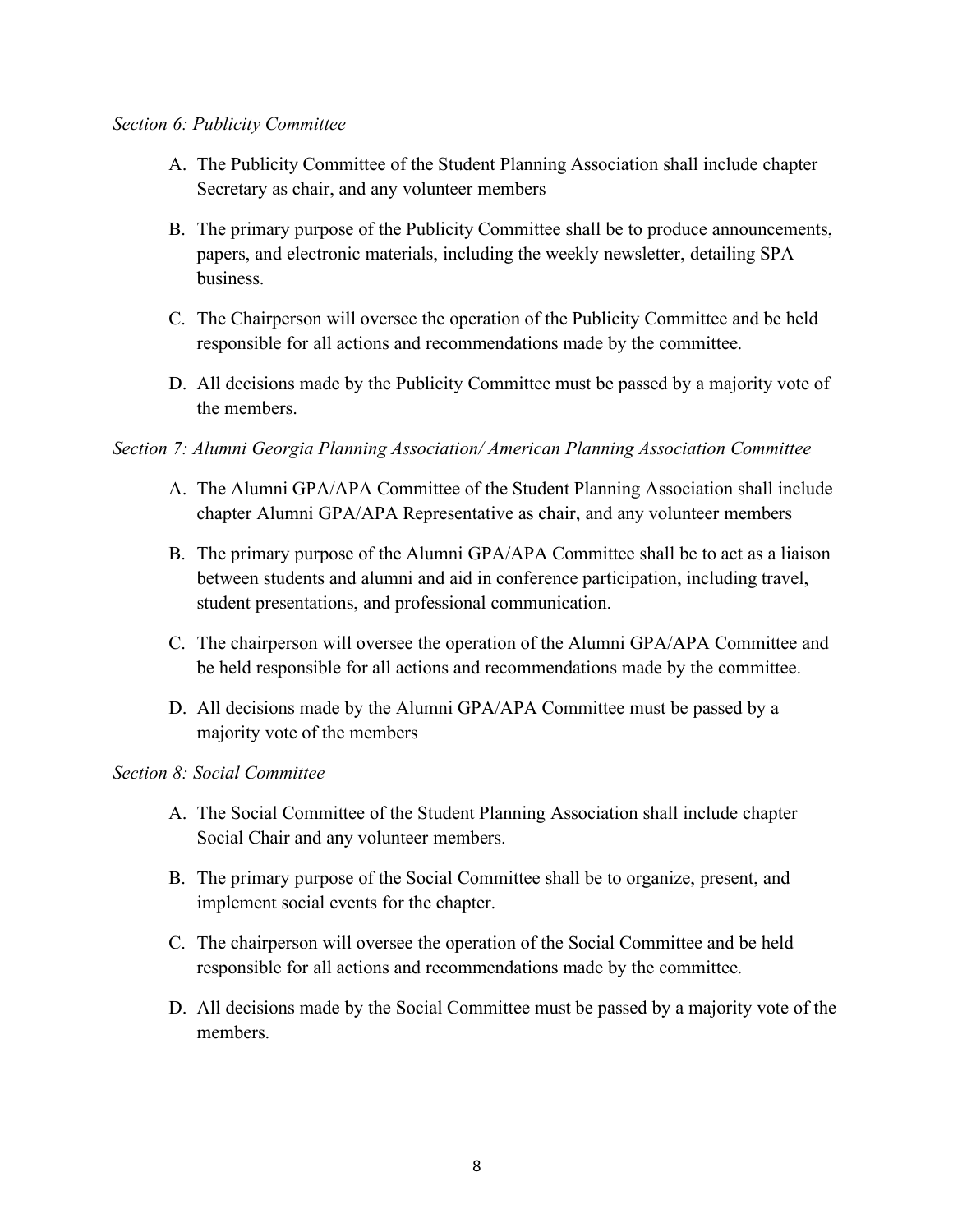#### *Section 9: Social Justice Committee*

- A. The Social Justice Committee of the Student Planning Association shall include chapter Social Justice Chair and any volunteer members.
- B. The primary purpose of the Social Justice Committee shall be to implement volunteer activities, ensure equality in the chapter, and conduct training when appropriate.
- C. The chairperson will oversee the operation of the Social Justice Committee and be held responsible for all actions and recommendations made by the committee.
- D. All decisions made by the Social Justice Committee must be passed by a majority vote of the members.

#### *Section 10: Public Relations Committee*

- A. The Public Relation Committee of the Student Planning Association shall include chapter Webmaster and any volunteer members.
- B. The primary purpose of the Public Relation Committee shall be to update the website, social media outlets, and other platforms spotlighting current research and practice, news on Alumni, and upcoming events.
- C. The chairperson will oversee the operation of the Public Relation Committee and be held responsible for all actions and recommendations made by the committee.
- D. All decisions made by the Public Relation Committee must be passed by a majority vote of the members.

#### *Section 11: Professional Development Committee*

- A. The Professional Development Committee of the Student Planning Association shall include the chapter President and any volunteer members.
- B. The primary purpose of the Professional Development Committee shall be to plan networking and career-focused events, establish correspondence with alumni, and facilitate joint programs with the City and Regional Planning Department and other organizations.
- C. The chairperson will oversee the operation of the Professional Development Committee and be held responsible for all actions and recommendations made by the committee.
- D. All decisions made by the Professional Development Committee must be passed by a majority vote of the members.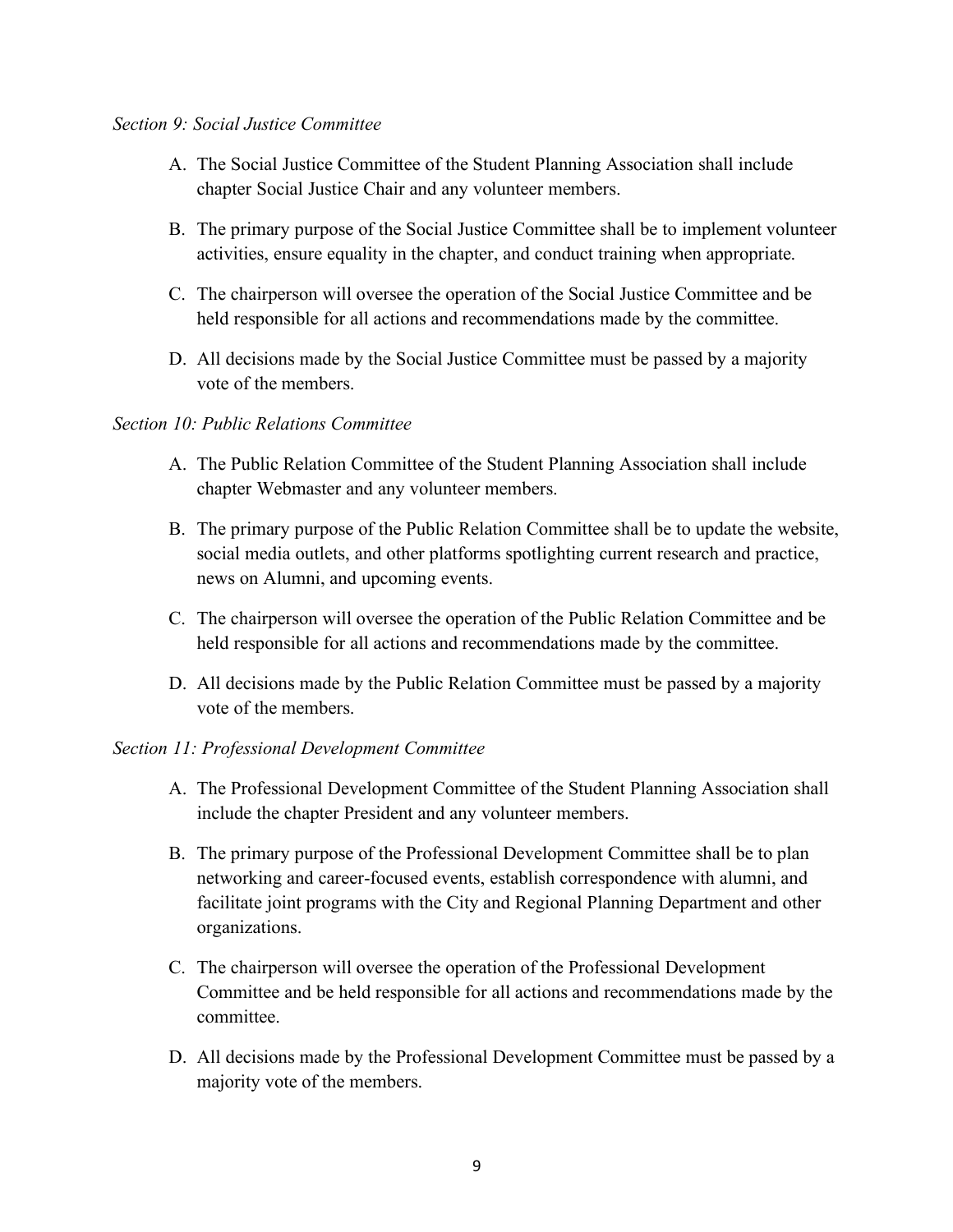#### *Section 12: Governance Committee*

- A. The Vice President shall chair the Governance Committee of the Student Planning Association.
- B. The primary purpose of the Governance Committee shall be to assess the manner in which the Executive Committee, Student Planning Association as a whole, and the School as a whole are run. This includes determining how each fit into the University as a whole. This position will coordinate with the Program Director.
- C. The chairperson will oversee the operation of the Governance committee and be held responsible for all actions and recommendations made by this committee.
- D. All decisions made by the Governance Committee must be passed by a majority vote of the members.

# Article 8 – Meetings

#### *Section 1: Chapter Meetings*

- A. Regularly scheduled chapter meetings of the Student Planning Association shall be determined by a majority vote of executive committee subject to change by a majority vote of active members.
- B. Special chapter meetings may be called by the Executive Committee at any time it feels necessary to do so. A notice of 24 hours must be given prior to the scheduled meeting time for the special chapter meeting.
- C. A quorum must be present for the passage or defeat of any motion, recommendation, bill, or policy amendment. A quorum shall consist of one-third of the active chapter.

#### *Section 2: Voting*

- A. All active chapter members of the Student Planning Association shall have the ability to vote on issues raised in chapter meetings.
- B. All questions or decisions shall be decided by a chapter vote under the following conditions: [1] a majority vote of the chapter shall decide all questions or decisions; [2] All voting procedures, whether majority of two-thirds, shall take place using the number of active members present at the meeting, given a quorum is also present; [3] Any 5 (five) members may request a secret ballot vote, whereas all other voting shall be by show of hand, except when voting for elected offices; and [4] The President shall only vote to break a tie vote on a particular issue.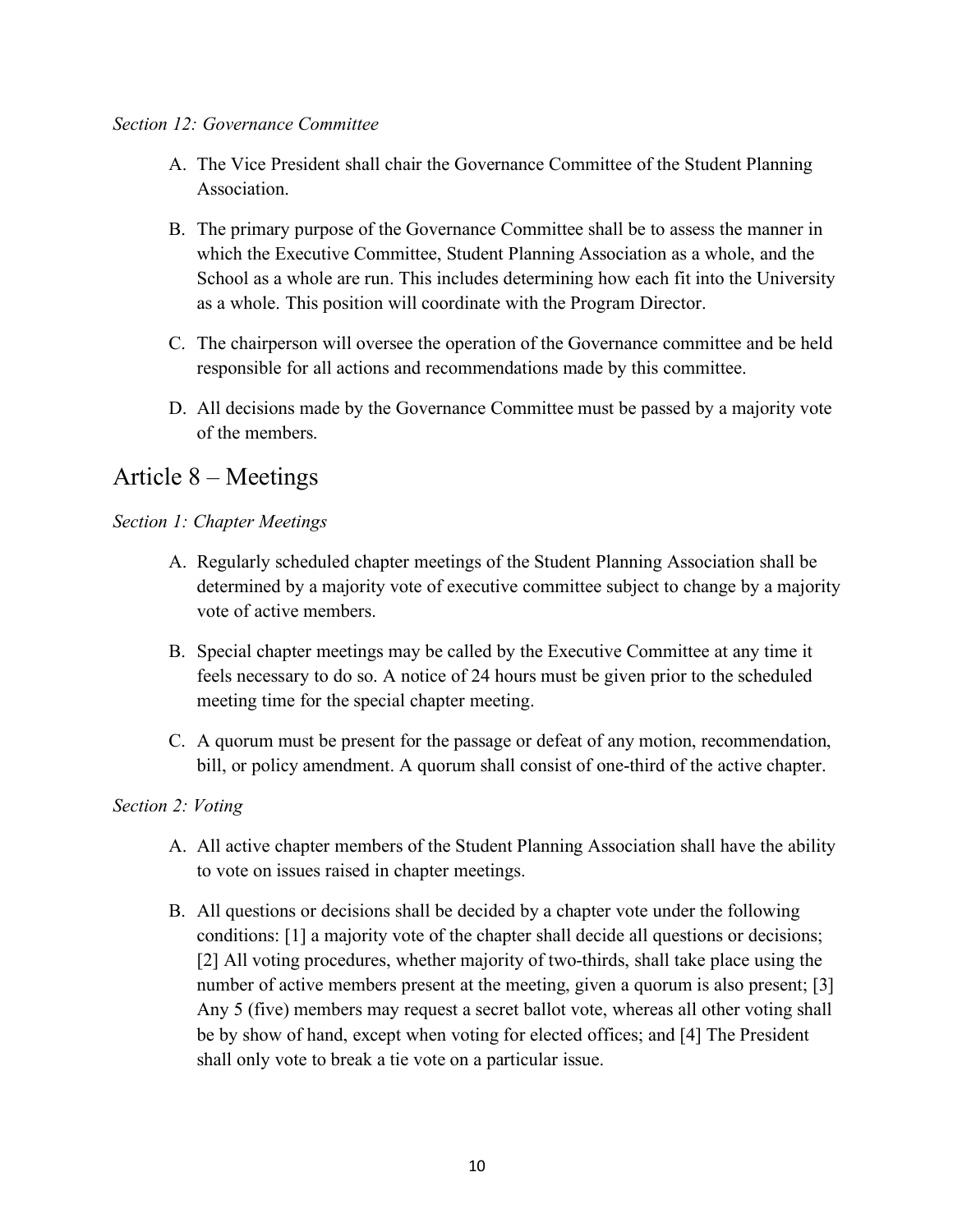C. There shall be no voting by proxy. All votes must be cast at the time of election by the person wishing to cast a vote on a particular issue.

# Article 9 – Advisor

- A. A full-time salaried GT faculty or staff member will serve as Advisor to the organization.
- B. Nominations for Advisor will take place within the Executive Board. An Advisor will be chosen within two weeks of a vacancy. The Executive Board will choose the Advisor by a majority vote and invite him/her to serve as Advisor for the next academic year.
- C. During officer elections, the organization will vote on whether to continue the Advisor appointment or not. The vote must be a majority of those voting in order to retain the Advisor for the next academic year.
- D. The duties of Advisor include: meeting with organization officers, reviewing the yearly budget, signing all required paperwork and advising on issues of risk management, organization leadership, and Georgia Tech policy.
- E. The Advisor can be removed for not carrying out the duties and expectations as defined in this document. Any member can bring concerns to the Executive Board. The Executive Board will meet with the Advisor to discuss the concerns. After this meeting, the Executive Board will vote on whether to remove the Advisor. If there is a majority vote, then the Advisor will be removed.
- F. If an Advisor steps down, is removed, or is not re-appointed, the Executive Board will follow the process stated in Article 9, B.

# Article 10 – Finances

### *Section 1: Chapter Dues*

A. Dues will be determined at the beginning of the year by a majority vote of the Executive Board but will not be less than the required amount designated by the Student Government Association Joint Finance Committee Policy. Dues are to be paid by the third week of the semester or by the second week of membership.

### *Section 2: Assessments*

A. The chapter may assess each member, or participating member, in a particular event, project, or trip a like amount of money to help cover the costs of the event, project, or trip.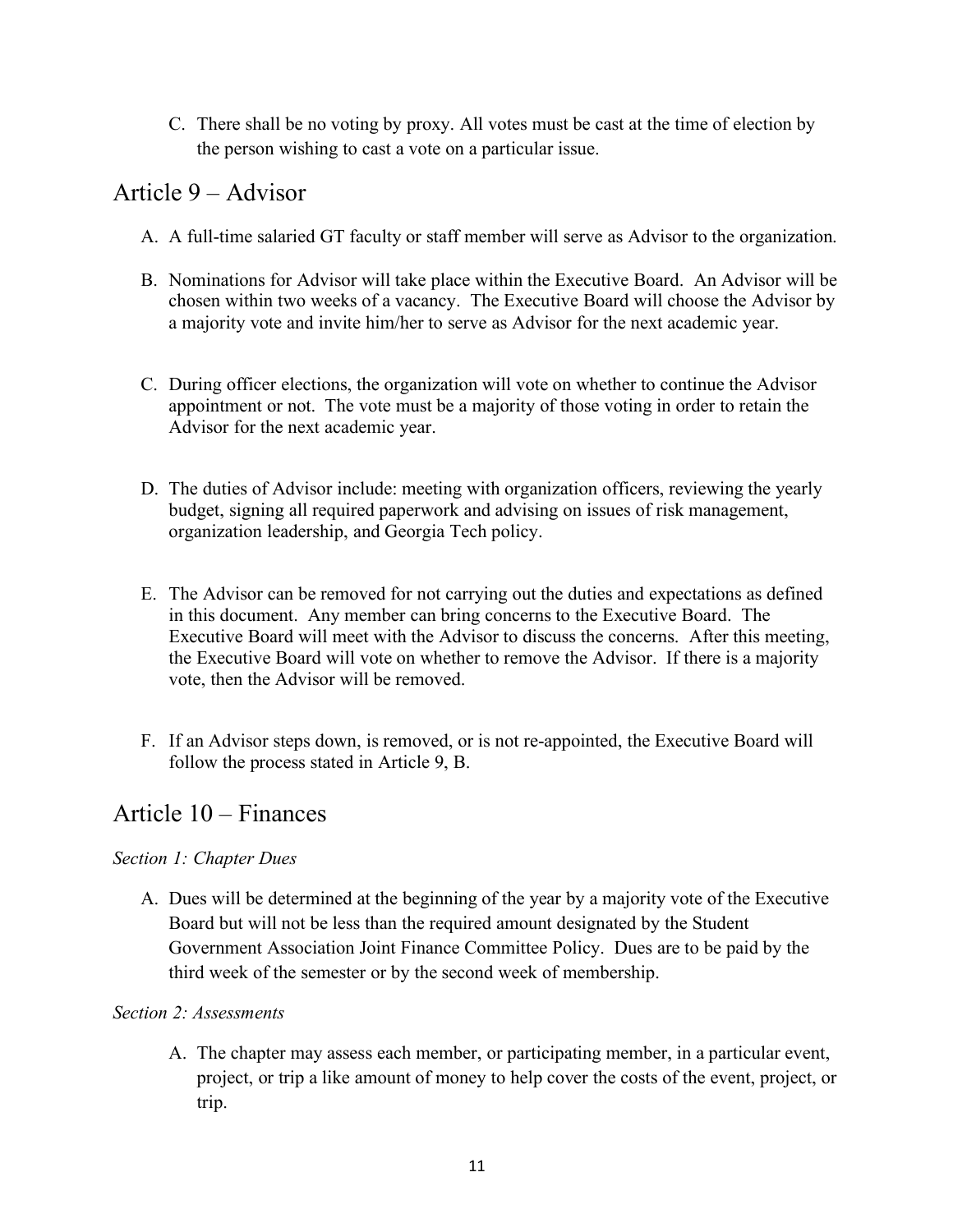#### *Section 3: Stipends*

- A. The chapter may pay stipends in the following amounts to the following positions. [1] President-\$1000 [2] Vice President-\$600 [3] Treasurer, Secretary, Webmaster, Alumni Chair GPA/APA Representative, Social Chair, Social Justice Chair-\$300 each. [4] The First-Year Representative and PhD Representative -\$250 each.
- B. Stipends may only be paid if the chapter has at least \$5150 in the bank account with all monies paid at the end of the year. A minimum of \$1000 must be kept in the bank for the next academic year.
- C. Any increase in the payments or number of people receiving payment must be approved by an ad-hoc Stipend Committee.

# Article 11 – Constitutional Amendments

#### *Section 1: Amendment Procedure*

- A. Amendments to the constitution shall be submitted by members of this organization to the Executive Board in writing for consideration.
- B. Written notification of the proposed amendment to all voting members must be made by mail or email, at least two weeks in advance of any vote on changes in the constitution.
- C. A two-thirds vote of members present will be required for adoption where a quorum is present. A quorum shall consist of one-third of the active chapter.
- D. Amendments are subject to the approval of the Student Government Association and the Student Activities Committee.
- *Section 2: Waving a constitutional statement*
	- A. This constitution may be waived by a two-thirds vote of the active chapter.
	- B. A policy of this organization may be waived by a two-thirds vote of the active chapter.

## Article 12 – Parliamentary Procedure

Robert's Rules of Order will be used in instances not covered in this constitution.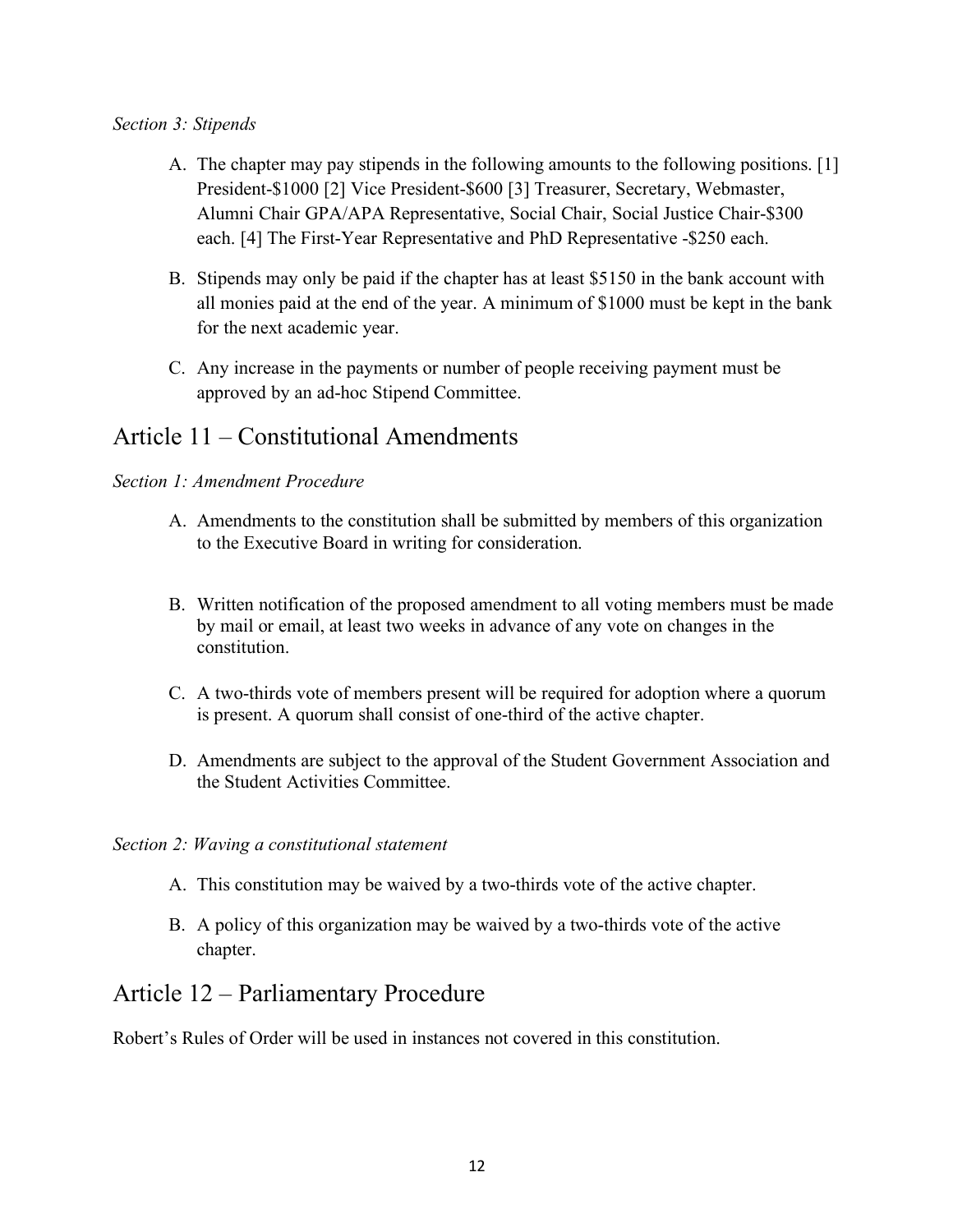# Policies of the Student Planning Association

## Article 1: Purpose

### *Section 1: Purpose*

A. The policies stated here are common practices that the chapter has observed but are subject to change.

### Article 2: Finances

#### *Section 1: Expenditures*

A. All expenditures exceeding the amount of \$10,000 will be voted on by SPA general membership (see voting section of the SPA constitution).

## Article 3: Meetings

#### *Section 1: General Meetings*

A. Regularly scheduled chapter meetings shall be determined at the start of each semester. Any deviation from this schedule shall be announced at least three days prior to the scheduled meeting time.

#### *Section 2: Executive Committee Meetings*

A. Regularly scheduled meetings of the executive committee shall be held every other week. The regular meeting day and time shall be determined by the members of the executive committee based upon their availability.

### Article 4: Newsletter

A. The newsletter shall be written and distributed weekly by the chapter Secretary.

## Article 5: Conferences

#### *Section 1: APA National Conference*

- A. For the APA National Conference, SPA may reimburse, partially or fully, travel and lodging fees for paid SPA members.
- B. To be eligible to receive monetary assistance for attendance at the national conference, all interested parties must be paid SPA members in good standing.